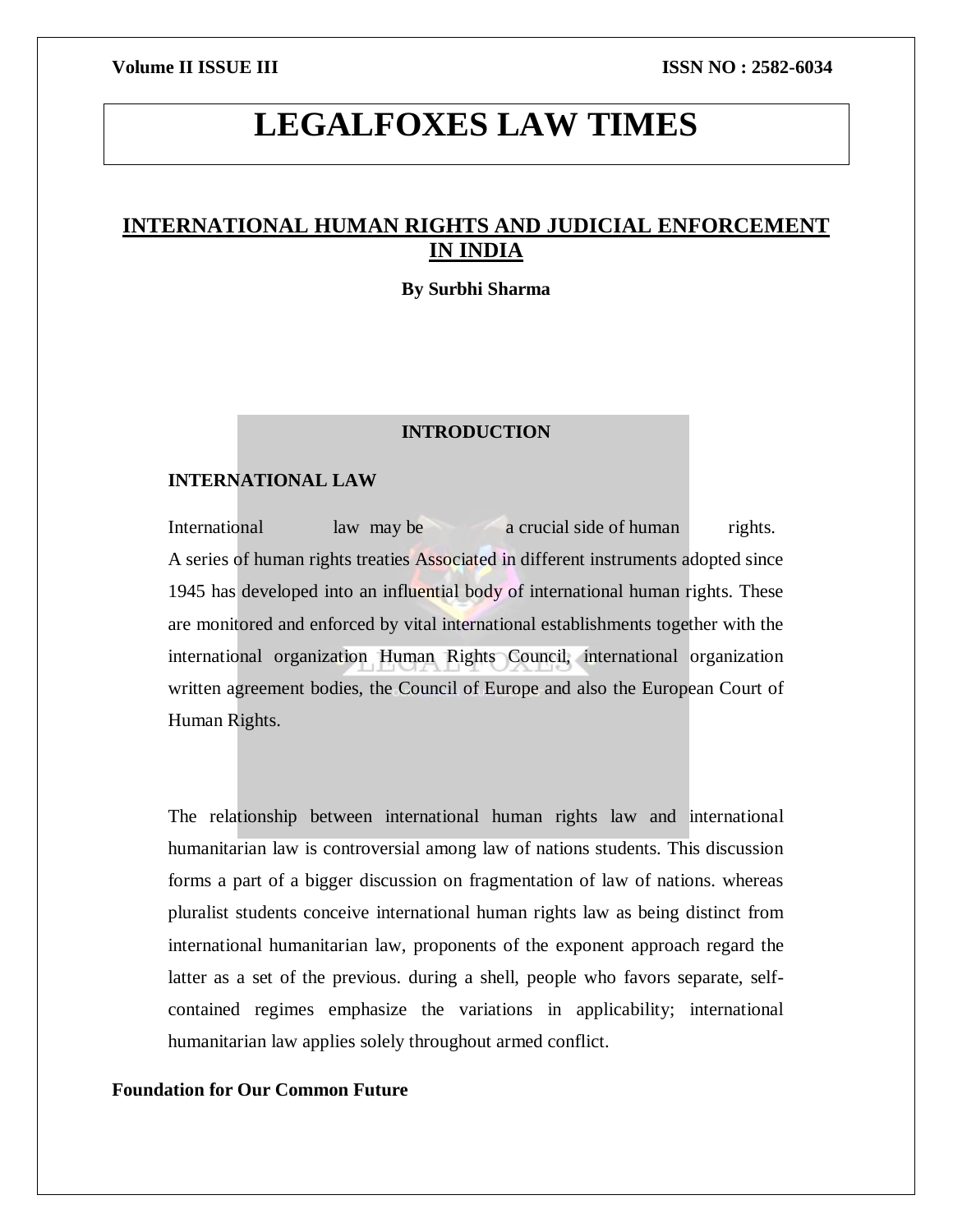Over the years, the commitment has been translated into law, whether or not within the styles of treaties, customary law of nations, general principles, regional agreements and domestic law, through that human rights expressed and secure. Indeed, the UDHR has impressed over eighty international human rights treaties and declarations, an excellent range of regional human rights

conventions, domestic human rights bills, and constitutional provisions, that along represent a comprehensive lawfully binding system for the promotion and protection of human rights. $<sup>1</sup>$ </sup>

Building on the achievements of the UDHR, the International Covenant on Civil and Political Rights, and also the International Covenant on Economic, Social and Cultural Rights entered into force in 1976. The 2 Covenants have developed most of the rights already enshrined within the UDHR, creating them effectively binding on States that have sanctioned them. They set forth everyday rights like the correct to life, equality before the law, freedom of expression, the rights to figure, social insurance and education.

# **• LEGAL FOXES**

### **UNIVERSAL VALUES**

The core principles of human rights initial started out within the UDHR, like generality, and indivisibility, equality and fairness, which human rights at the same time entail each rights and obligations from duty bearers and rights homeowners, are reiterated in varied international human rights conventions, declarations, and resolutions.

#### **The Universal Declaration of Human Rights**

<sup>1</sup>www.shodhganga.com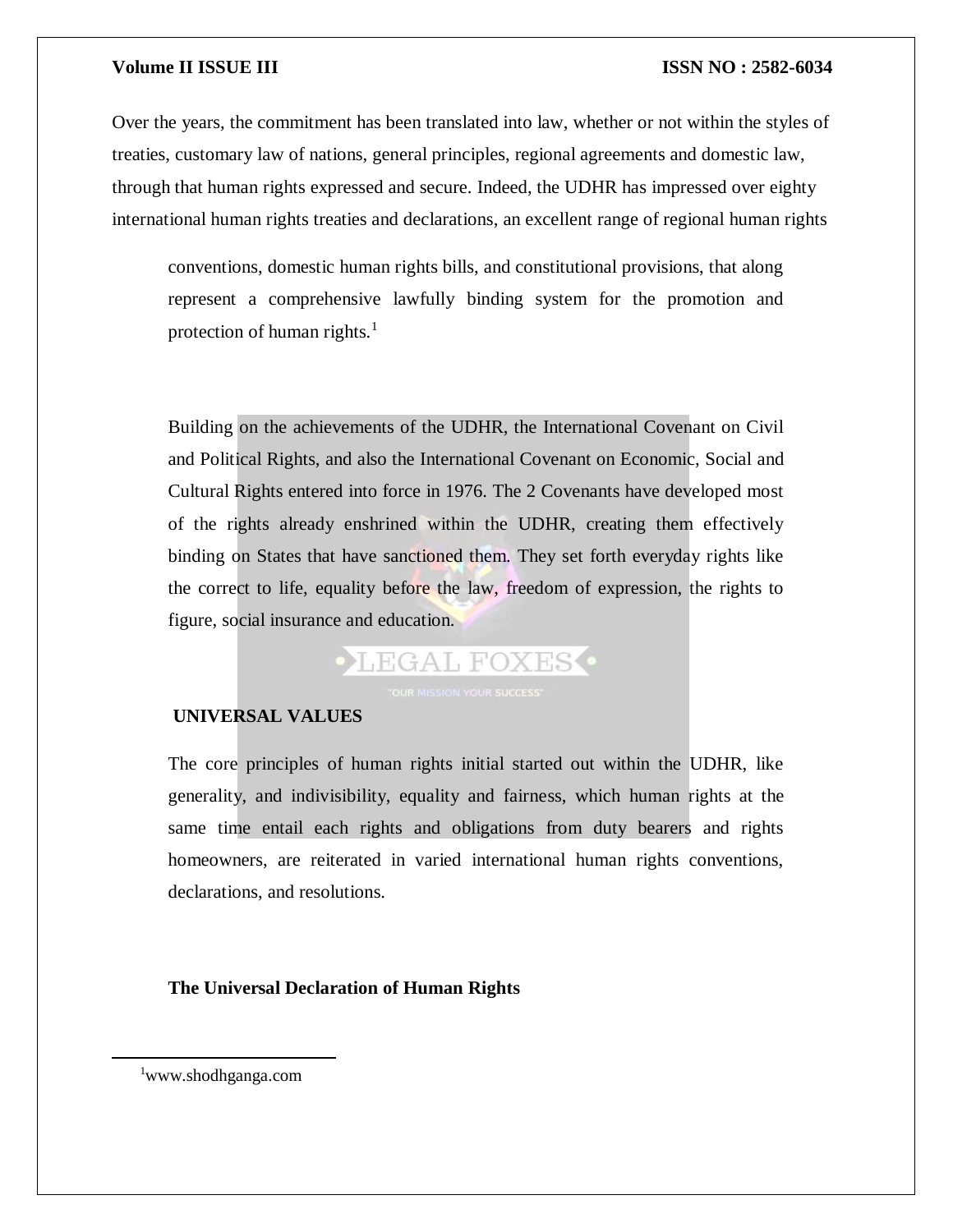The Universal Declaration of Human Rights (UDHR) may be a milestone document within the history of human rights. Written by representatives with totally different legal and cultural backgrounds from all regions of the planet, the Declaration was declared by the global organization General Assembly in Paris on ten December 1948 (General Assembly resolution 217 A) standard of achievements for all peoples and every one nations. It sets out, for the primary time, basic human rights to be universally protected and it's been translated into over five hundred languages.<sup>2</sup>

The UDHR provides many article for the security of human rights and it is universally followed either directly or indirectly. It includes :



Some countries like China, Pakistan and North Korea and some other muslim countries are not the best example for adherence to the UDHR. Further child

<sup>&</sup>lt;sup>2</sup>Universal Declaration of Human Right' book by Draft Committee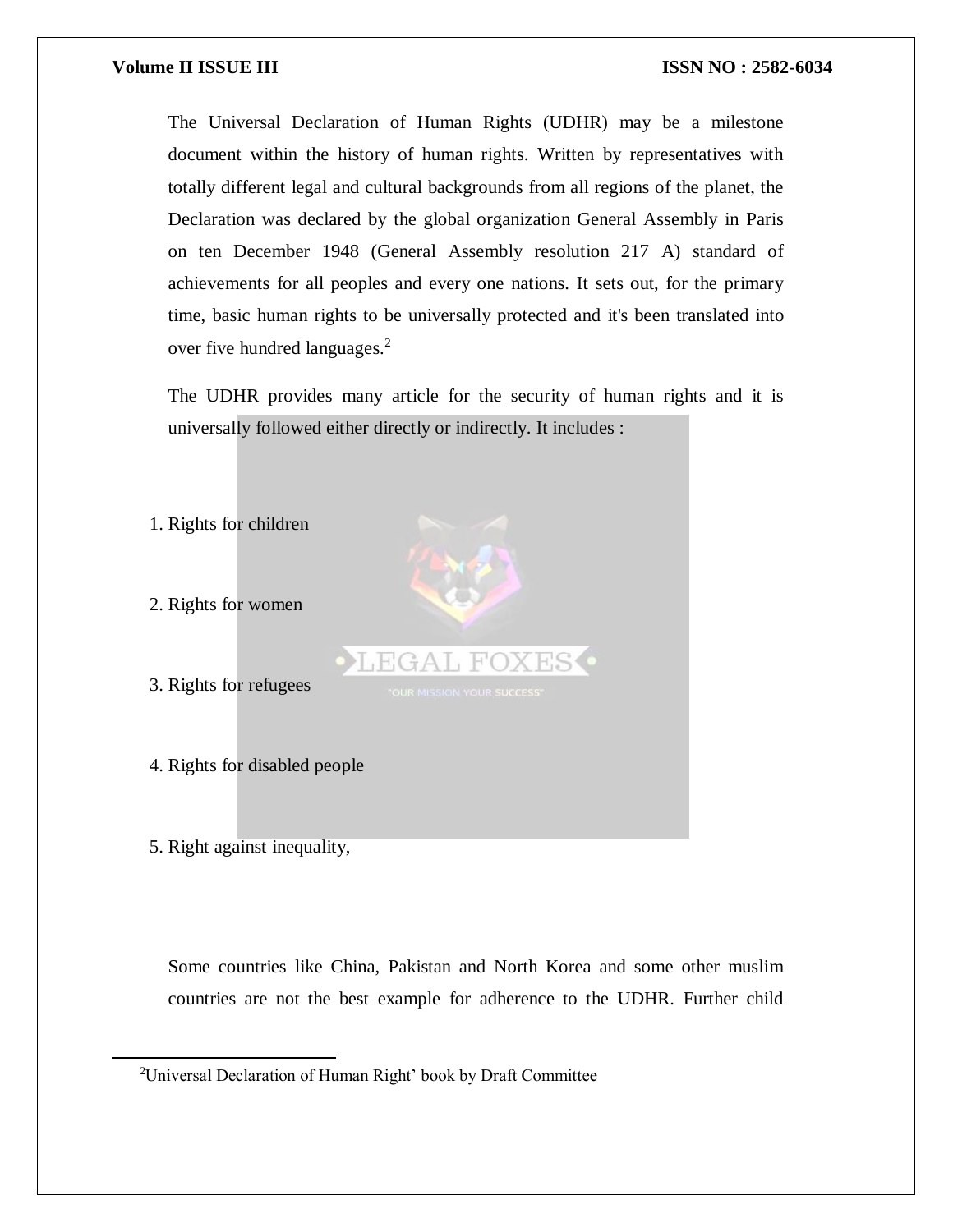rights is taken as example to understand the concept of human rights acceptance universally.

#### **CHILD rights**

In the industrialized nations of the mid twentieth century, there were no principles of security for youngsters. It was regular for them to work close by grown-ups in unsanitary and hazardous conditions. Developing acknowledgment of the shameful acts of their circumstance, pushed by more noteworthy comprehension of the formative needs of kids, prompted a development to more readily ensure them.<sup>3</sup>



The League of Nations embraces the Geneva Declaration on the Rights of the Child, drafted by EglantyneJebb, author of the Save the Children Fund. The Declaration verbalizes that all individuals owe kids the privilege to: implies for their improvement; exceptional assistance in the midst of hardship; need for alleviation; financial opportunity and assurance from misuse; and a childhood that ingrains social cognizance and obligation.

#### **1946**

<sup>&</sup>lt;sup>3</sup>International Human Rights Book by Phillip Alston and Ryan Goodman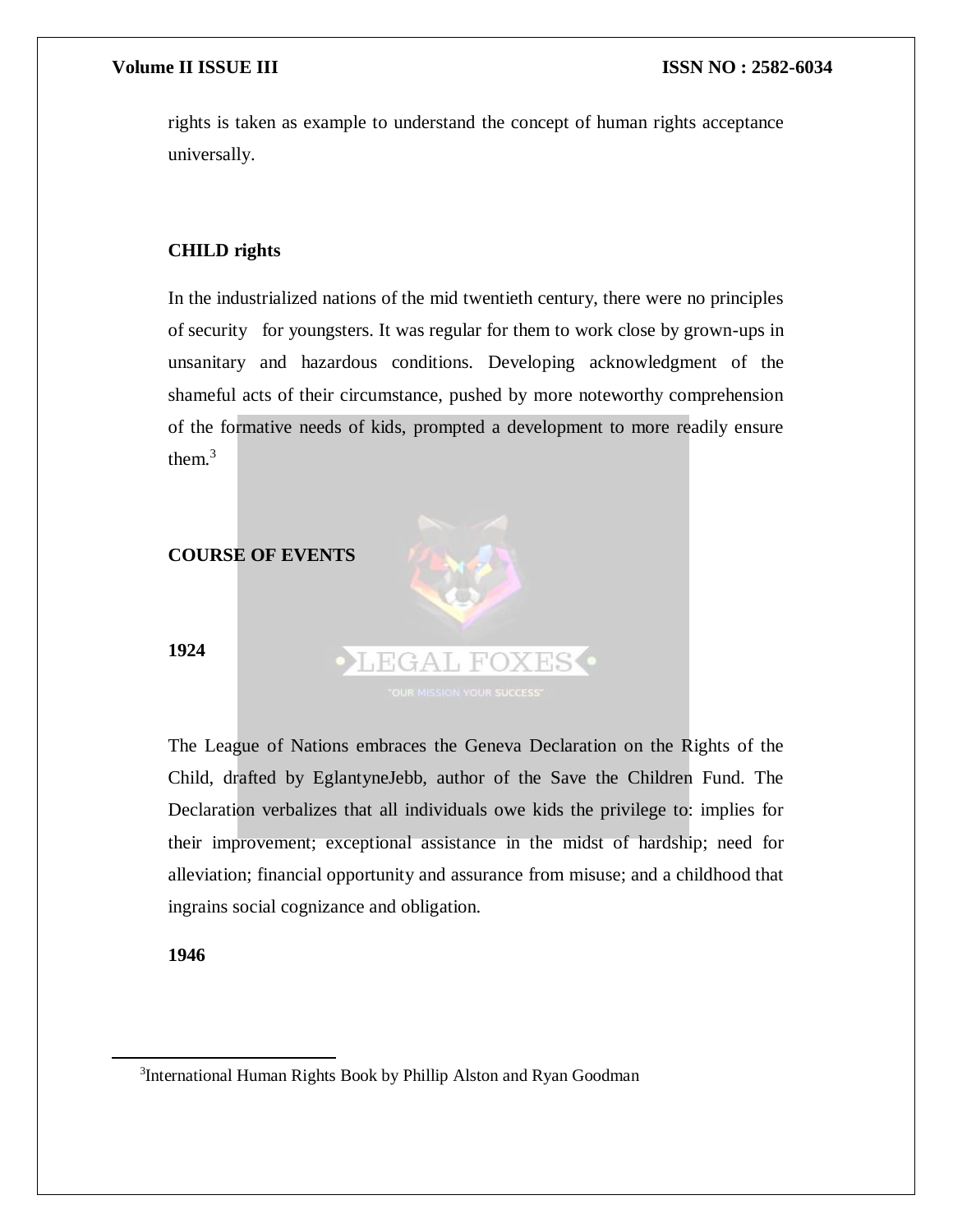The United Nations General Assembly builds up the International Children's Emergency Fund, UNICEF, with an accentuation on youngsters all through the world.

#### **1959**

The United Nations General Assembly embraces the Declaration of the Rights of the Child, which perceives, among different rights, kids' privileges to training, play, a steady domain and social insurance.

#### **1966**



#### **1968**

The International Conference on Human Rights is assembled to assess the advancement made by nations in the a long time since the reception of the Universal Declaration of Human Rights. A plan for future work is drafted and national duties to maintaining human rights are supported.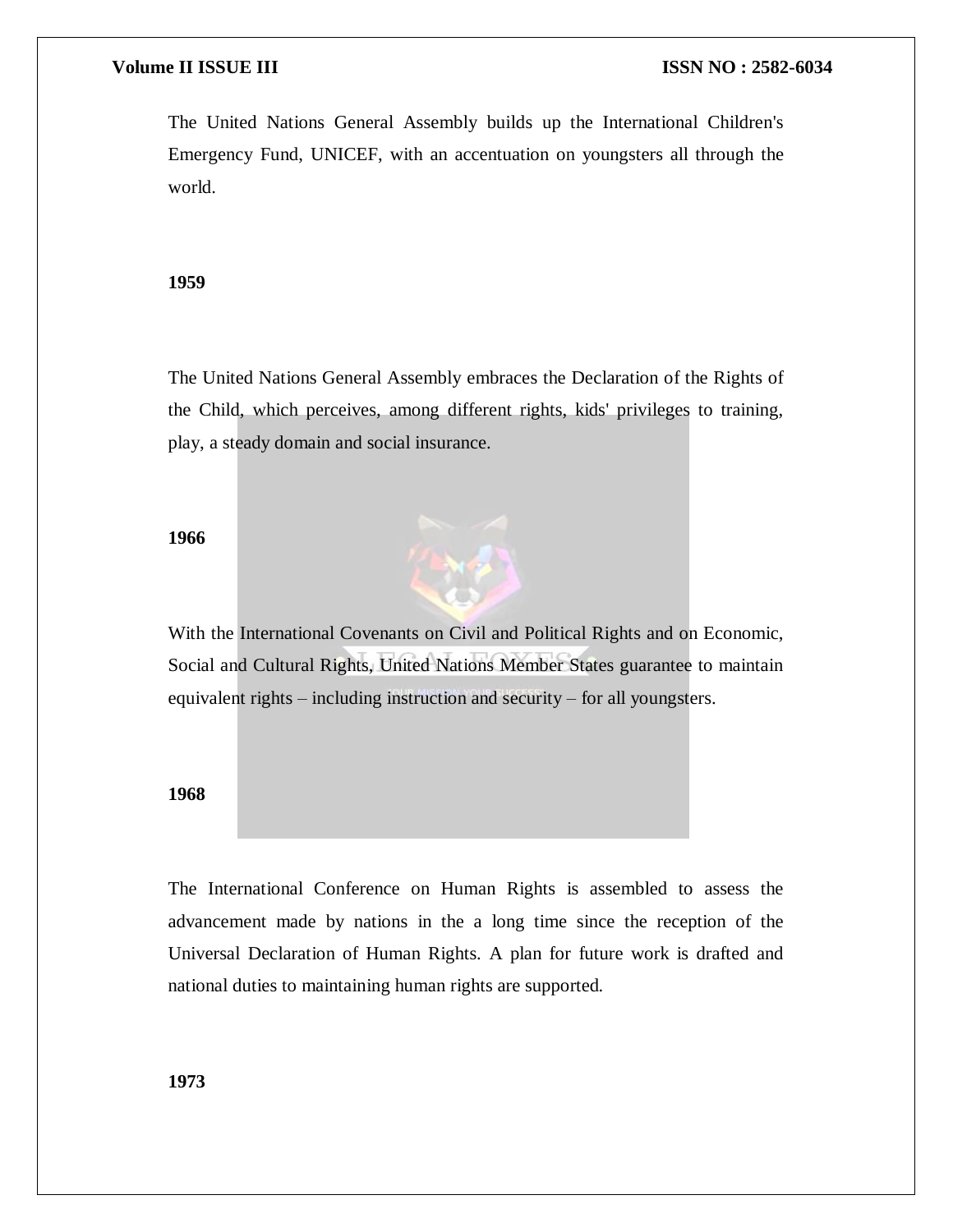The International Labor Organization receives Convention 138, which sets 18 as the base age for undertaking work that may be dangerous to an individual's wellbeing, security or ethics.

#### **1978**

The Commission on Human Rights advances a draft of a Convention on the Rights of the Child for thought by a working gathering of Member States, offices and intergovernmental and non-administrative associations.

#### **1979**



#### **1985**

The United Nations Standard Minimum Rules for the Administration of Juvenile Justice detail the standards of an equity framework that advances the eventual benefits of the youngster, including training and social administrations and relative treatment for kid prisoners.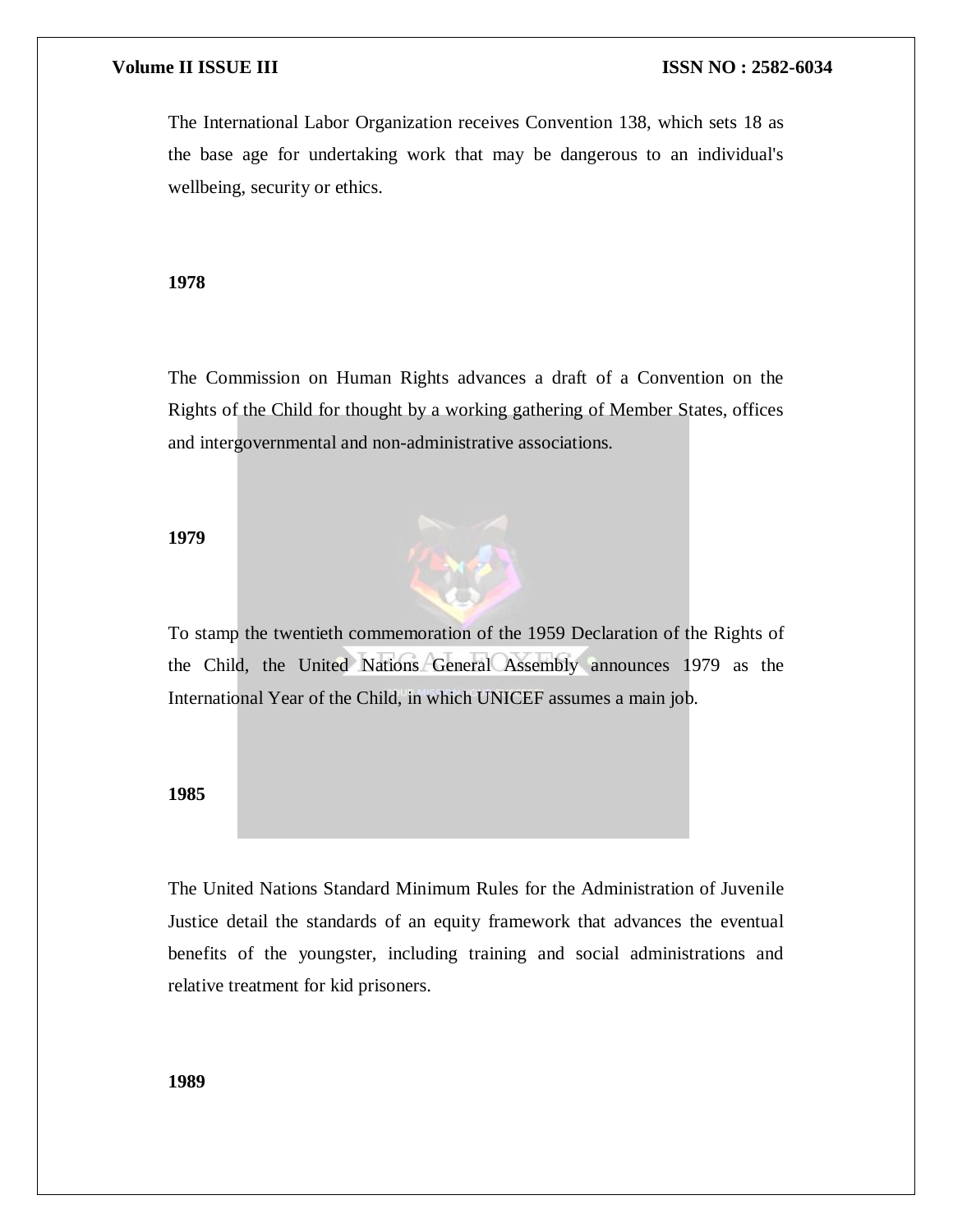The Convention on the Rights of the Child is embraced by the United Nations General Assembly and broadly acclaimed as a milestone accomplishment for human rights, perceiving the jobs of kids as social, financial, political, common and social on-screen characters. The Convention certifications and sets least gauges for ensuring the privileges of kids in all limits. UNICEF, which helped draft the Convention, is named in the archive as a wellspring of aptitude.

**1990**

The World Summit for Children is held in New York. The Guidelines for the Prevention of Juvenile Delinquency outline systems for forestalling culpability and securing youngsters at high social hazard.



#### **1991**

Specialists from UNICEF, Save the Children, Defense for Children International and different associations meet to examine information accumulated from the revealing procedure of the Convention on the Rights of the Child. The gathering prompts the conventional foundation of the Child Rights International Network (CRIN) in 1995.

**1999**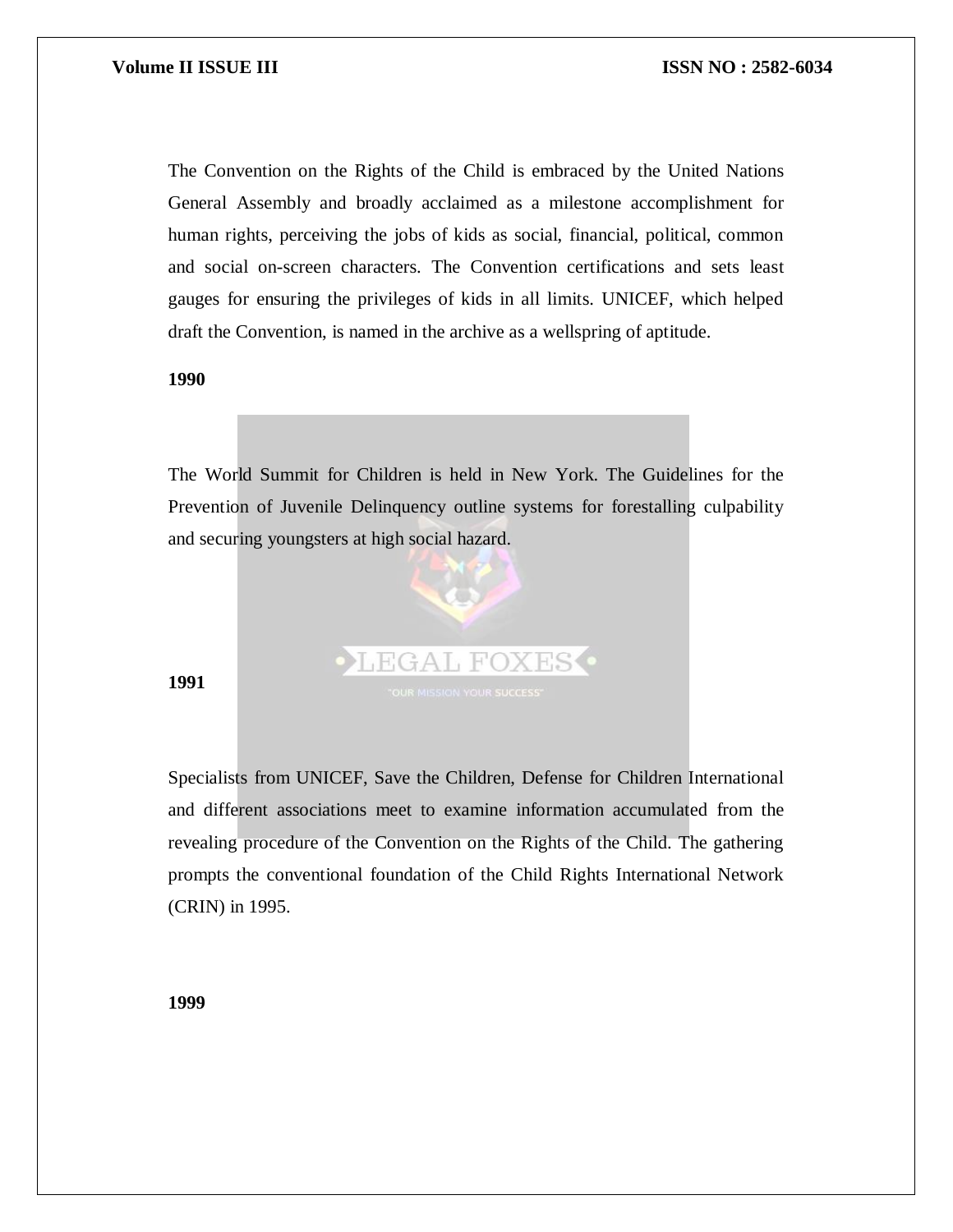The International Labor Organization (ILO) receives the Worst Forms of Child Labor Convention, requiring the prompt preclusion and disposal of any type of work that is probably going to hurt the wellbeing, security or ethics of youngsters. UNICEF has been working with the ILO since 1996 to advance the endorsement of worldwide work principles and approaches concerning youngster work.

#### **2000**

The United Nations General Assembly receives two Optional Protocols to the 1989 Convention on the Rights of the Child, committing State Parties to take key activities to keep kids from participating in threats during outfitted clash and to end the deal, sexual misuse and maltreatment of kids.



At the United Nations Special Session on Children, kid delegates address the General Assembly just because. The World Fit for Children motivation was received plotting explicit objectives for improving the possibilities of kids throughout the following decade.<sup>4</sup>

**2006**

 $\overline{a}$ 

<sup>4</sup>International Human Rights Book by Phillip Alston and Ryan Goodman

#### **2002**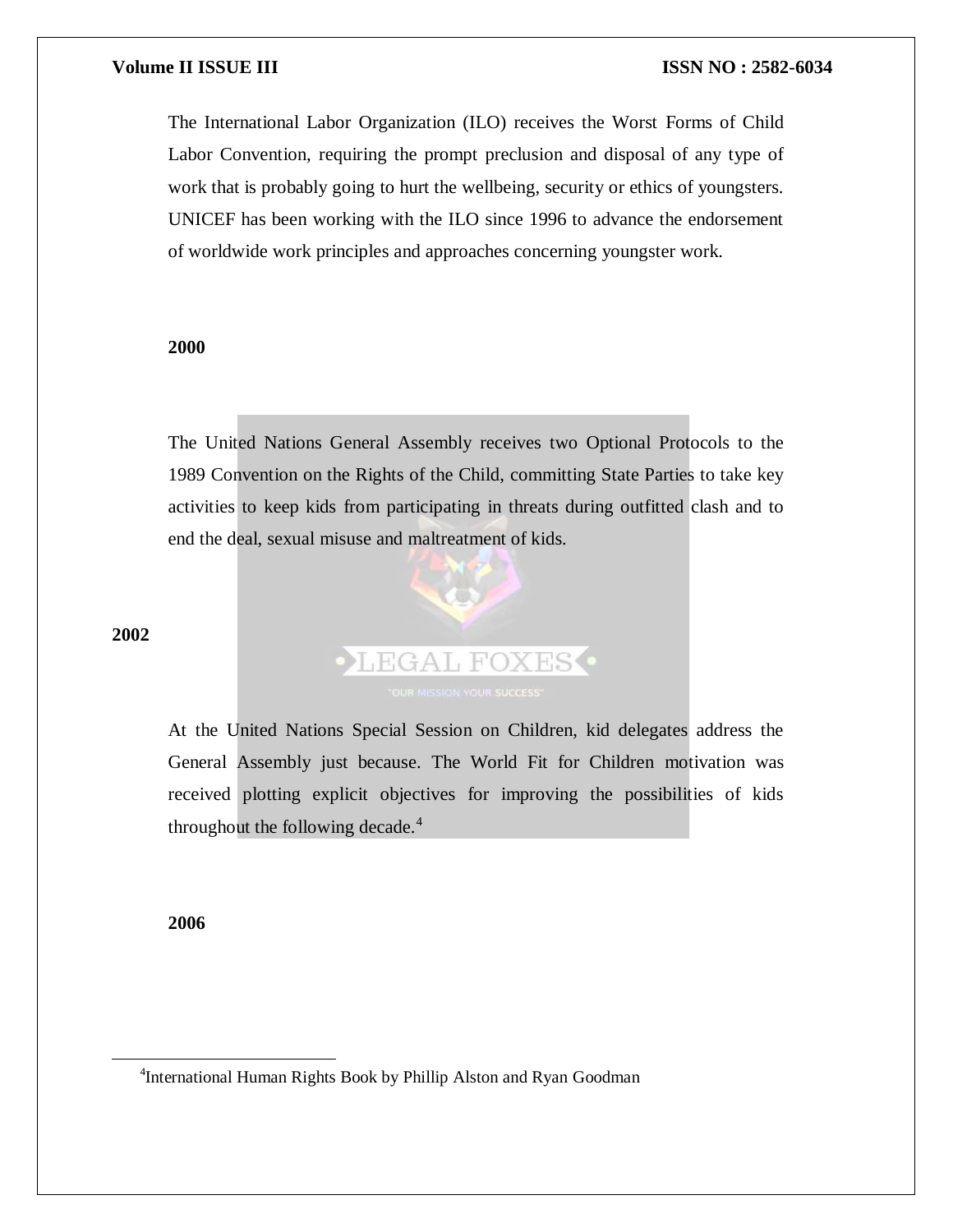UNICEF co-distributes the Manual for the Measurement of Juvenile Justice Indicators with the United Nations Office on Drugs and Crime. The Manual empowers governments to evaluate the state of their adolescent equity frameworks and make changes as essential.<sup>5</sup>

#### **2010**

The United Nations Secretary-General issues the Status of the Convention on the Rights of the Child.

#### **2011**

 $\overline{a}$ 

A new Optional Protocol to the 1989 Convention on the Rights of the Child is received. Under this Optional Protocol on a correspondences strategy, the Committee on the Rights of the Child can handle grumblings of kid rights infringement and embrace examinations

**What is the show on the privileges of Child?**

Contained right now a significant thought: that youngsters are not simply questions who have a place with their folks and for whom choices are made, or grown-ups in preparing. Or maybe, they are people and people with their own privileges. The Convention says youth is discrete from adulthood, and goes on until 18; it is an exceptional, secured time, in which kids must be permitted to develop, learn, play, create and thrive with respect. The Convention proceeded to turn into the most generally confirmed human rights arrangement in history and has changed youngsters' lives.

<sup>5</sup>UN Human Rights Treaty Bodies: Law and Legitimacy Book edited by Helen Keller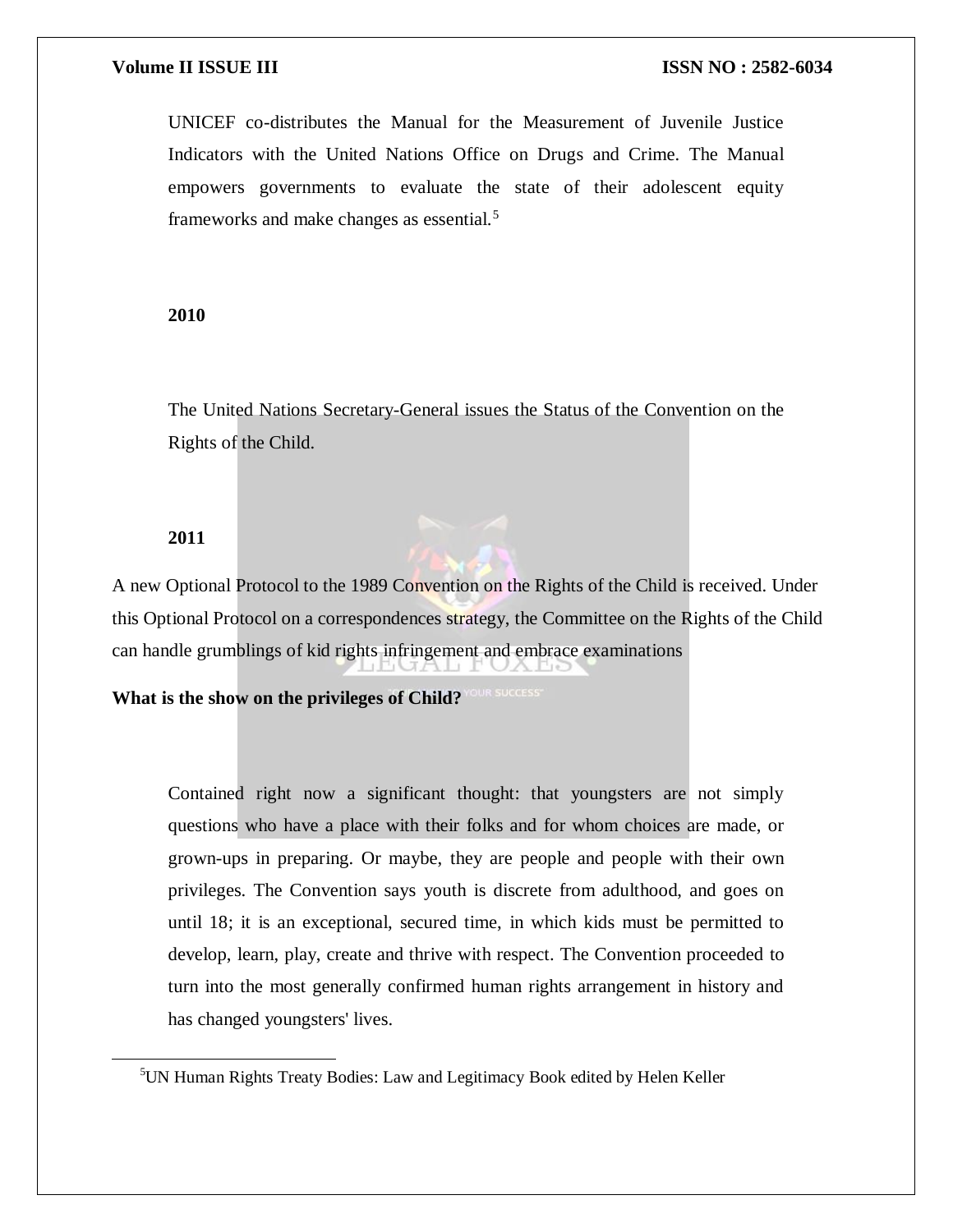The United Nations set a typical standard on human rights with the reception of the Universal Declaration of Human Rights in 1948.

The instruments of the worldwide human rights structure are the Universal Declaration of

Human Rights and the nine center human rights:

- **The International Covenant on Civil and Political Rights**
- **The International Covenant on Economic, Social and Cultural Rights**
- **The Convention against Torture and other Cruel, Inhuman or Degrading Treatment or Punishment**
- **The Convention on the Rights of the Child**
- **The International Convention on the Elimination of All Forms of Racial Discrimination**
- **The Convention on the Elimination of All Forms of Discrimination against Women**
- **The Convention on the Rights of Persons with Disabilities**
- **The International Convention on the Protection of the Rights of All Migrant Workers and Members of Their Families**
- **The International Convention for the Protection of All Persons from Enforced Disappearance.<sup>6</sup>**

#### **INTERNATIONAL HUMAN RIGHTS AND TREATY**

#### **UN-Human Rights Conventions:**

<sup>&</sup>lt;sup>6</sup> International Human Rights Law and Practice Book by IlliasBantekas and Lutz Oette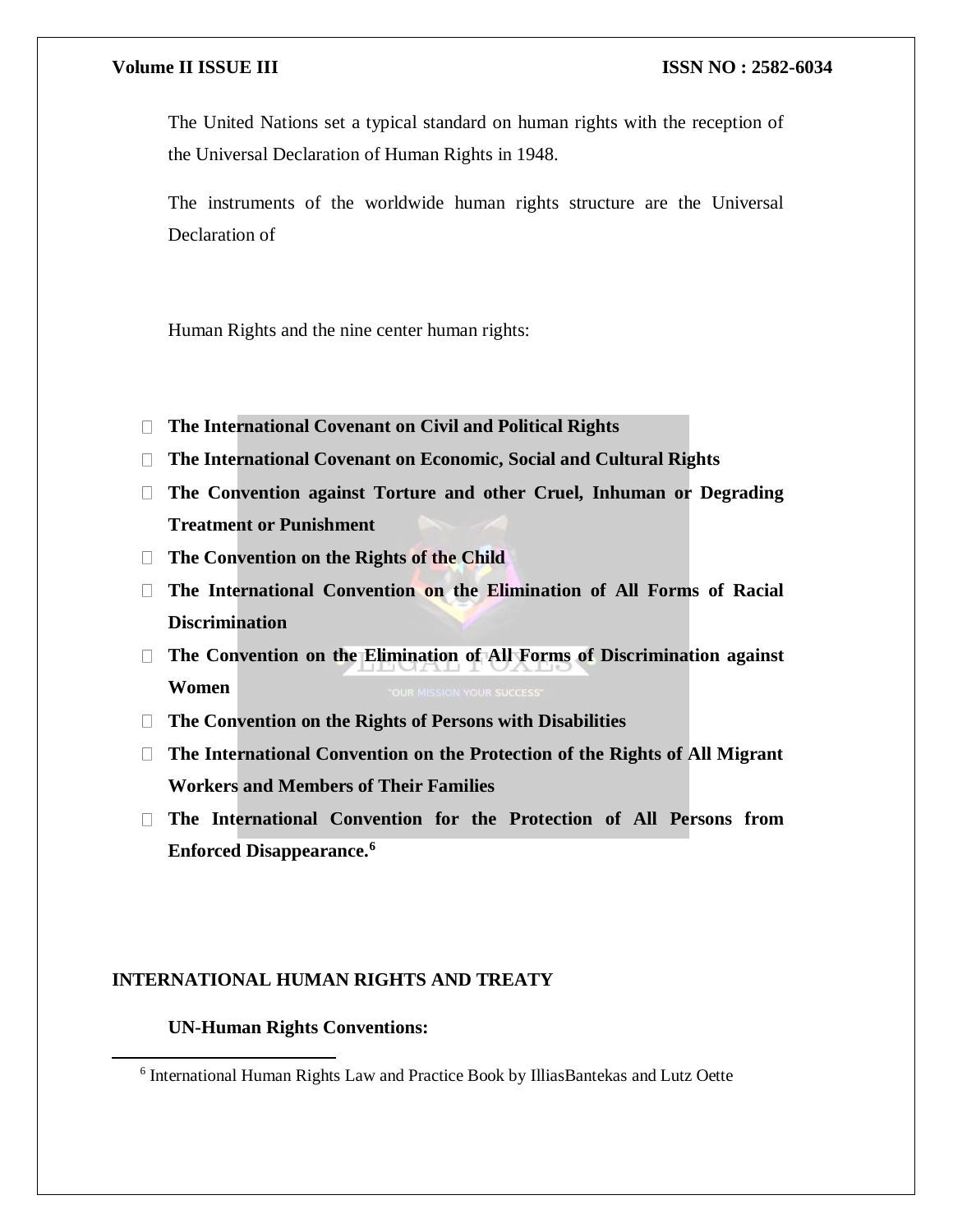The Charter of the United Nations (1945) contains the particular guidance of part states to advance the regard of and the acknowledgment of human rights for everybody. The General Assembly established the framework for an all inclusive human rights standard with the appropriation of the "All inclusive Declaration of Human Rights" (UDHR) in the year 1948.

#### **From the UDHR to the UN-Covenants of the year 1966**

Be that as it may, it would take practically an additional twenty years until the main legitimately restricting human rights shows would appear at an all inclusive level. In the year 1966, the UN-General Assembly embraced the Covenants on Economic, Social and Cultural Rights and on Civil and Political Rights, individually.<sup>6</sup> Together with the "General Declaration of Human Rights", these two Covenants structure the "Universal Charter of Human Rights" that is complement.

### **LANDMARK HISTORICAL EVENTS ON HUMAN RIGHTS**

#### **Major Historical Events**

A ton of these cases are significant in view of the manner in which they show the chance of correcting noteworthy treacheries: for the vanished of Honduras, for casualties of Argentina's "filthy war," for Hitler's slaves, legends of the Chernobyl calamity, and East Germans gunned down attempting to arrive at the West. They additionally sparkle a light on what occurs in the result of war: Peruvian lawmakers endeavoring to pass reprieve laws to forestall responsibility,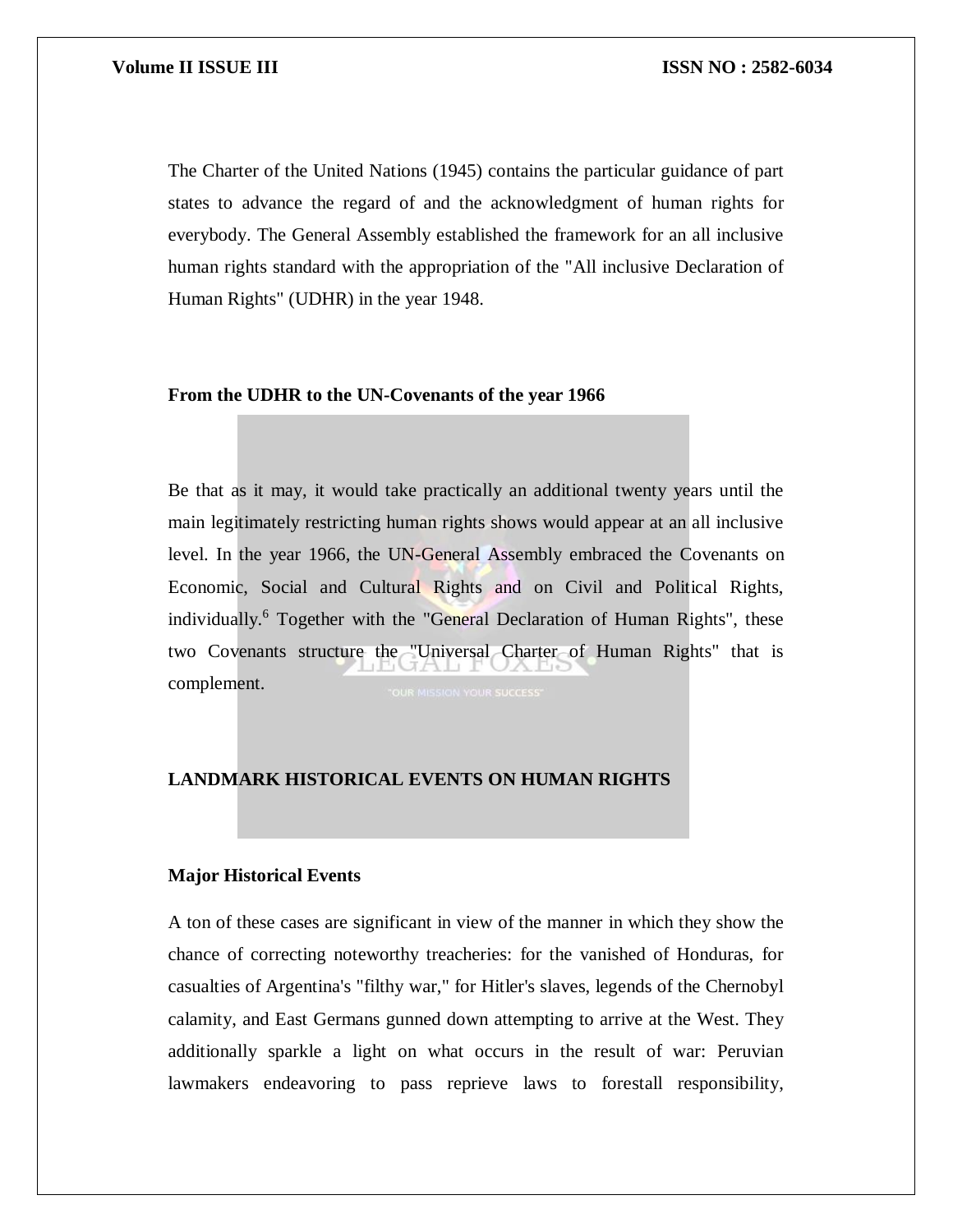individuals on the losing side of World War II having their property taken, and the activity of post-World War I minorities arrangements.

#### **Africa**

From a human rights point of view we most likely have various previously established inclinations about Africa – enormous scope outrages and exemption. While that is awfully valid in places there are additionally parts of the cases featured in our guide that may astonish a few. The one case about a financial specialist's privileges (Diallo) highlights an African state, not one of the run of the mill capital sending out states, making lawful move for the benefit of its resident. There is additionally the scope of fora in Africa that offer cures. Notwithstanding the conspicuous gathering – the Commission and Court of the African provincial human rights framework, we have cases from the East-African Court of Justice and the ECOWAS Community Court both finding that they are enabled to mediate on human rights issues as widespread as the privileges of indigenous people groups and abolitionist servitude. Though you wouldn't be astounded to see a post-Apartheid choice from the South African residential courts right now, is informative to see a case from Ugandan household courts on press opportunity.

#### **Worst Victims**

Adversaries of human rights prosecution regularly call attention to that these rights are as often as possible asserted by individuals whom we lament. The facts demonstrate that a large number of the individuals making claims in these cases were blamed for homicide and fear mongering, or possibly were sworn foes of the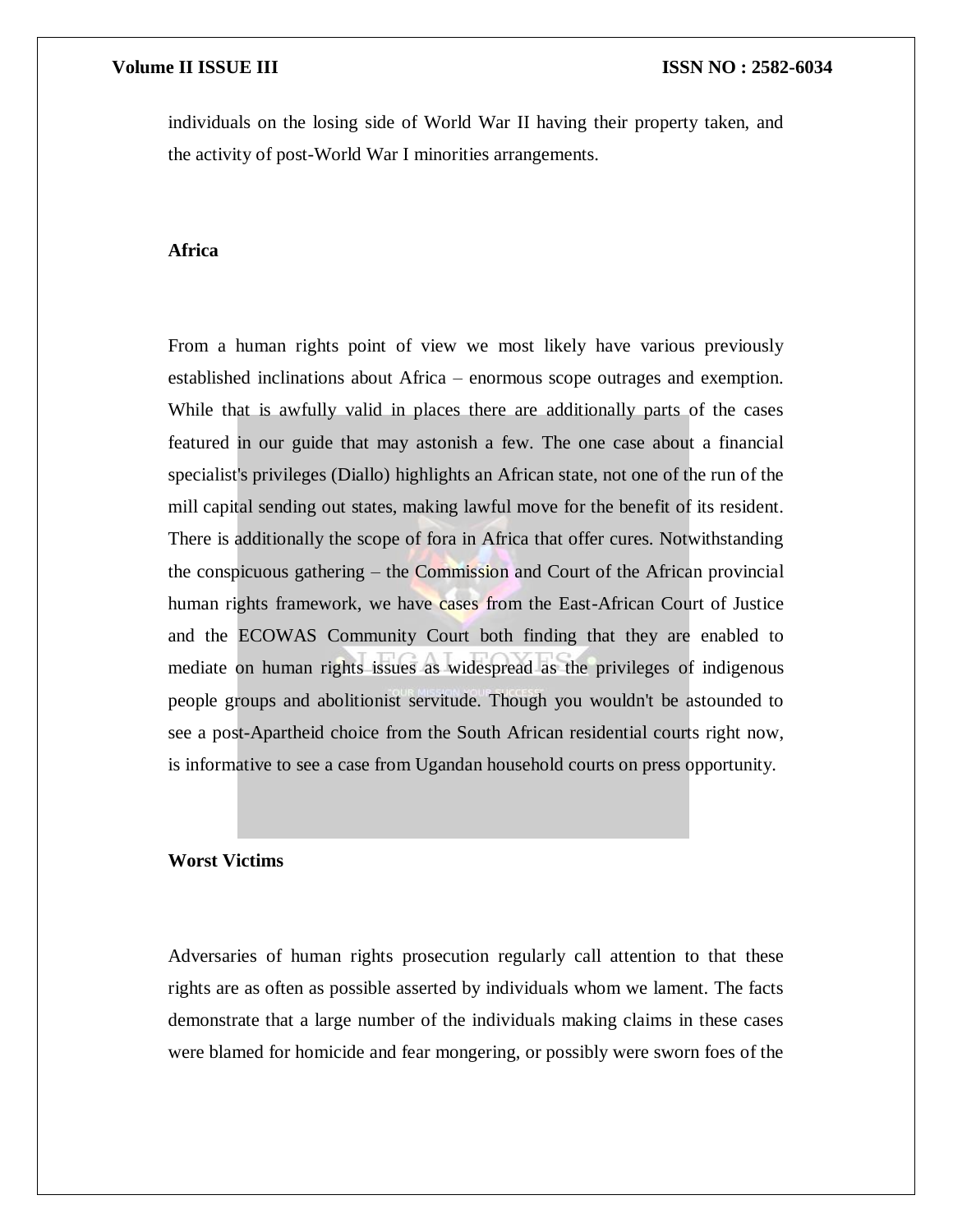express that (purportedly) manhandled them. So the exercise here is that these are human rights, not "decent people's" rights.

# **INIDIAN JUDICIAL INCORPORATION INTERNATIONAL HUMAN RIGHTS**

Understanding the significance of right to protection, right to respect, right to wellbeing, and other unincorporated human rights in the Constitution, the High Courts and specifically the Supreme Court of India, have been fusing some of such rights into the ambit of listed rights under the Constitution. These Courts have ordered to advance the beliefs of equity, freedom, respect and fairness to people as expected in the Preamble of the Constitution.

#### **Nature and Powers of the Indian Judiciary**

## LEGAL FOXES

The Supreme Court, the High Courts and the subordinate courts contain the Indian legal framework, of which, it is just the Supreme Court and the High Courts, known as the

higher legal executive, that are enabled by the Constitution to implement central and human rights. Incomparable Court is the watchman of Fundamental Rights and it is instrumental in offering acknowledgment to various aspects of identified rights. Truth be told, at times, it has even fused certain un-listed rights into the Constitution. So as to value the legal inventiveness or system of legal consolidation of rights, it is important to comprehend the forces of the courts in India as ensured under the standard of law.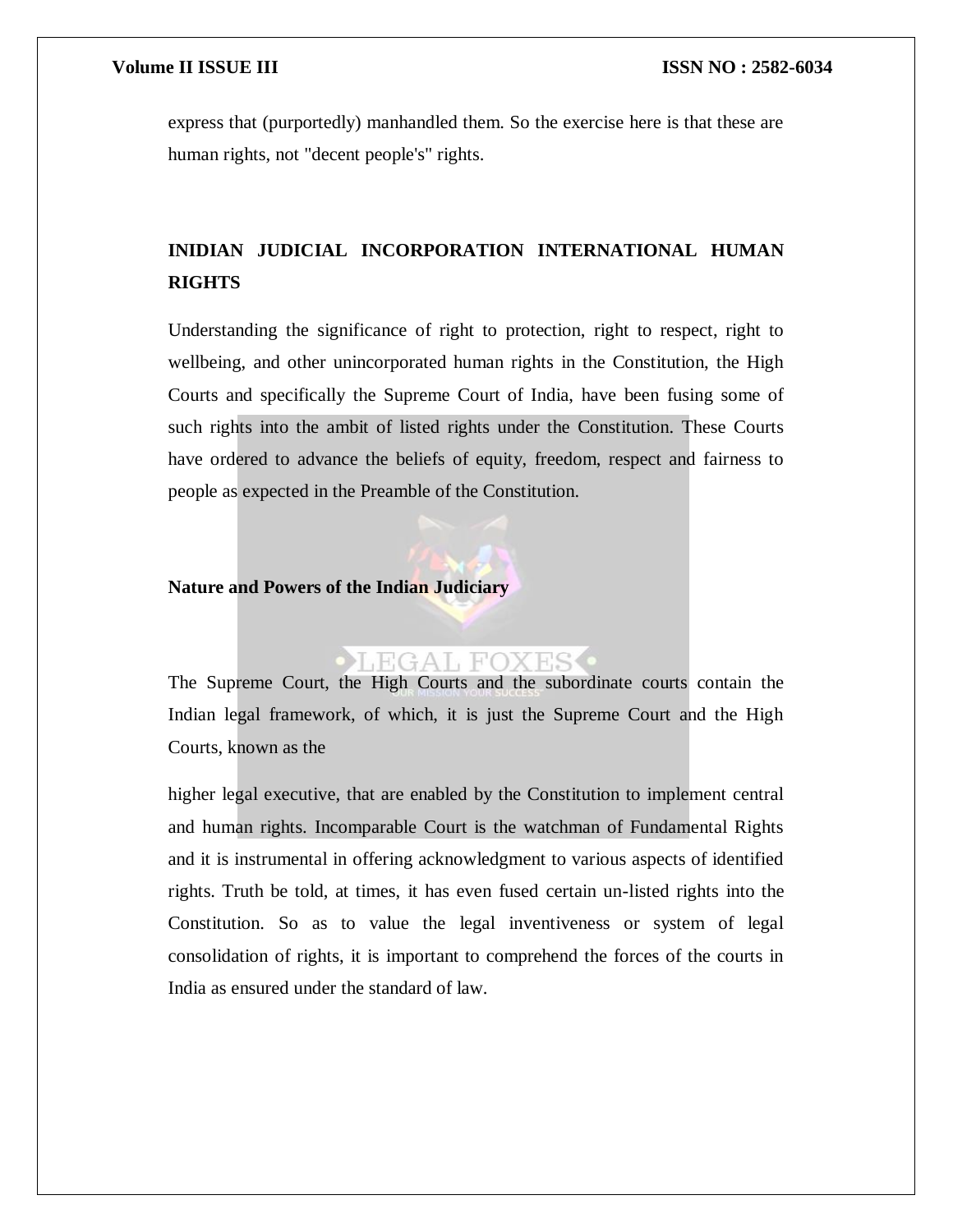The Supreme Court and the High Courts have the intensity of legal audit with which the Courts analyze all activities or inactions of the Governments and their organs on the touchstone of the Constitution and that of the essential structure regulation. The higher legal authorities are engaged and capable to uphold Fundamental Rights. Article 32 gives the purview to the Supreme Court to uphold the Fundamental Rights by passing suitable request, order, judgment, heading or writs, writs remembering for the idea of habeas corpus, mandamus, disallowance, quo-warranto and certiorari. Like Article 32, powers are given upon the High Courts to authorize Fundamental Rights.

#### **Cases of Judicial Incorporation of Human Rights**

The protected seat in the praised instance of KesavanandaBharati v. State of Kerala had mentioned numerous objective facts in regards to human rights and Fundamental Rights with regards to the case.

### EGAL FOXES

This is to be referenced here, as it is a 'quality supplier' for the undertakings embraced by the Court to fuse global human rights guidelines into the Indian legitimate framework.

Court likewise had propounded the hypothesis of essential structure, which held the Fundamental Rights a piece of the fundamental structure. This would imply that the Court situated Fundamental Rights as sacred and subsequently they could be compressed by no change. While considering the instance of Minnerva Mills Ltd.v. Association of India, the Court held that,

"it isn't right to state that Fundamental Rights alone depend on Human Rights while Directive Principles fall in some class other than Human Rights. Major Rights and Directive Principles can't be fitted in two particular and carefully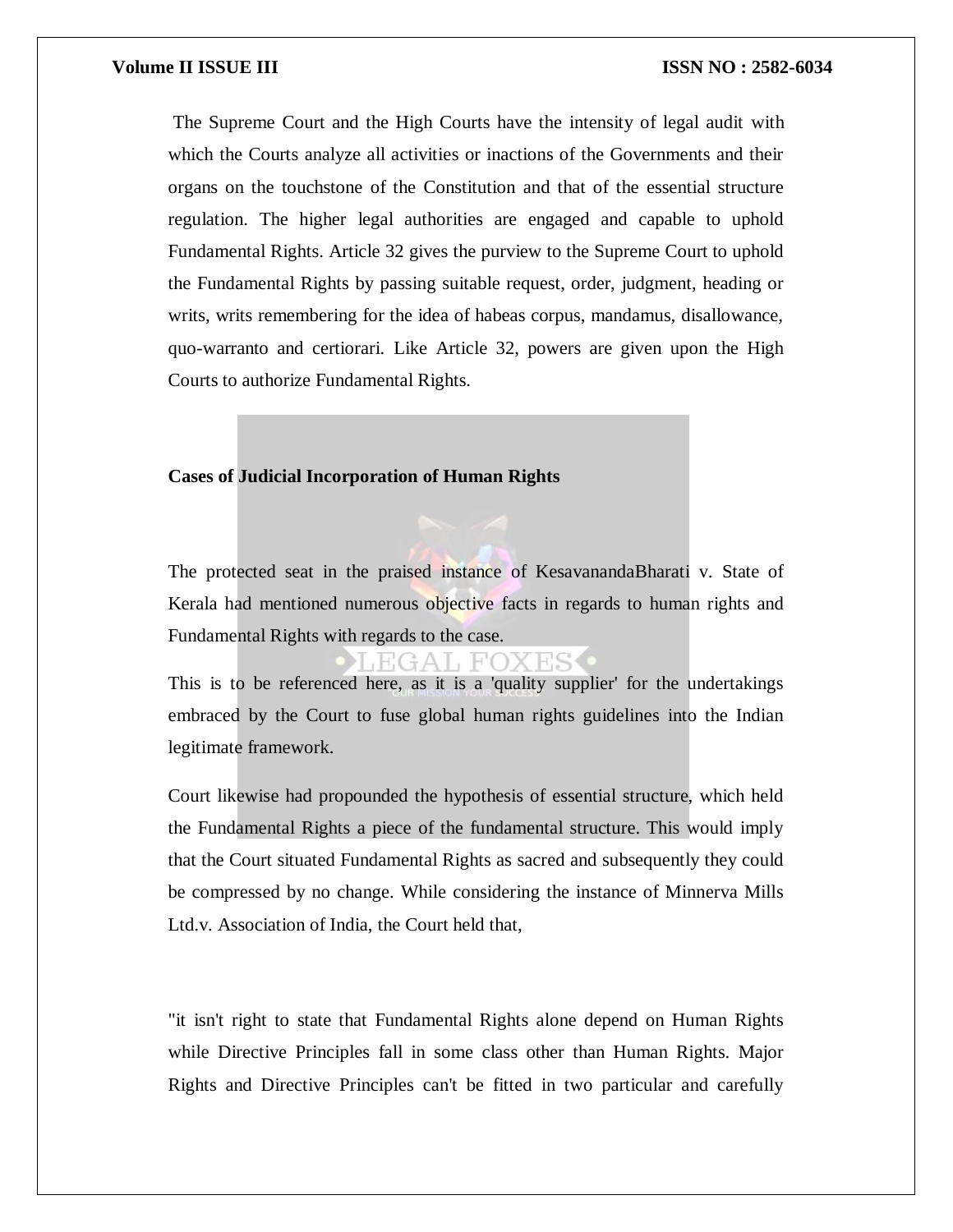characterized classes. Extensively expressed, Fundamental Rights speak to common and political rights, while Directive Principles exemplify social and monetary rights. Both are unmistakably part of wide range of human rights. Indeed, the Universal Declaration of Human Rights… contains not just rights securing singular opportunity (Articles 1 to 21) yet additionally social and financial rights planned to guarantee financial equity to everybody (Articles 22to 29)… the International Covenant on Civil and Political Rights and the International Covenant on Economic, Social and Cultural Rights are likewise to a similar impact. $7$ 

### **Right to Speedy Trial**

The privilege to expedient preliminary has been fused into the laws of different nations. An assortment of global shows has embraced the centrality of the privilege to quick preliminary, including Articles 14 and 9  $(3)^8$  of the ICCPR, 1966. In India, the Constitution doesn't explicitly present the privilege to quick preliminary on the denounced. The starting point of this correct lies in the Supreme Court's judgment in HussainaraKhatoon v. Home Secretary, State of Bihar.

#### **CONCLUSION/SUGGESSTIONS**

Human Rights will be rights identifying with life, freedom, equity and nobility of the individual ensured by the Constitution or exemplified in the International Covenants and enforceable by courts of various countries including Indian legal executive, India is a signatory to nearly upset the significant International

 $\overline{\phantom{a}}$ 

<sup>7</sup>Human Rights Law and Practice Book by Jatindra Kumar Das

<sup>8</sup>Human Rights and Constitutional Law in India Book by Durga Das Basu